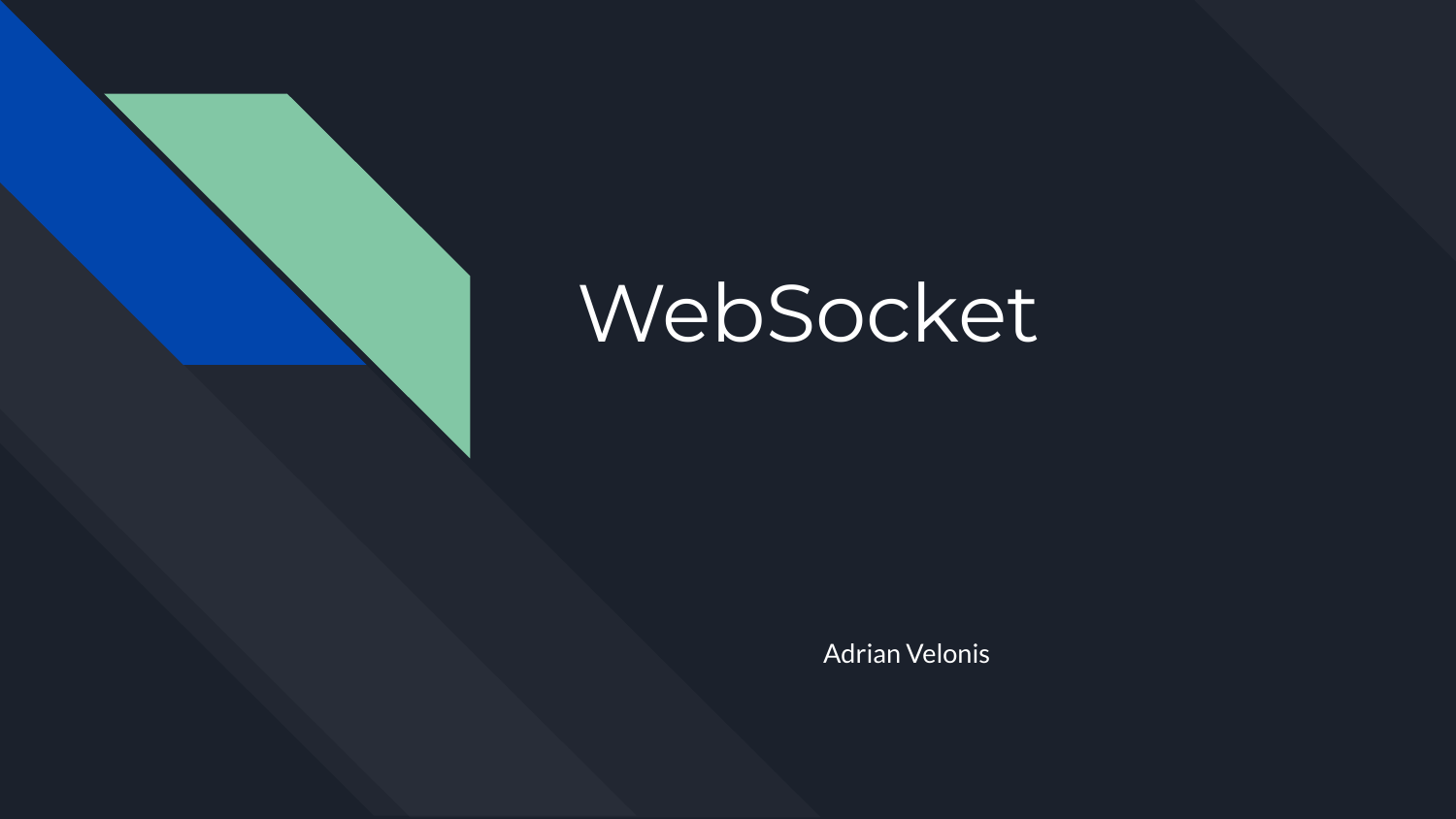

## **Background**

- Protocol over TCP
- Distinct from HTTP, but compatible with it
- Allows for efficient client–server communication
	- Request > Handshake > WebSocket connection
	- Bidirectional/"full-duplex"
	- Faster than HTTP polling
	- Allows byte streams
- URI is ws (WebSocket) or wss (WebSocket Secure) rather than http or https
- Connection remains open until client or server terminates ("stateful")
- Useful for transmitting real-time data (stock trading, social media chats)
	- To process old data with an application, better to use HTTP
- [WebSocket API](https://developer.mozilla.org/en-US/docs/Web/API/WebSockets_API) uses interfaces WebSocket, CloseEvent, and MessageEvent
	- WebSocket: send/receive data
	- CloseEvent: event sent by WS object when connection closes
	- MessageEvent: event sent by WS object when client receives message from server

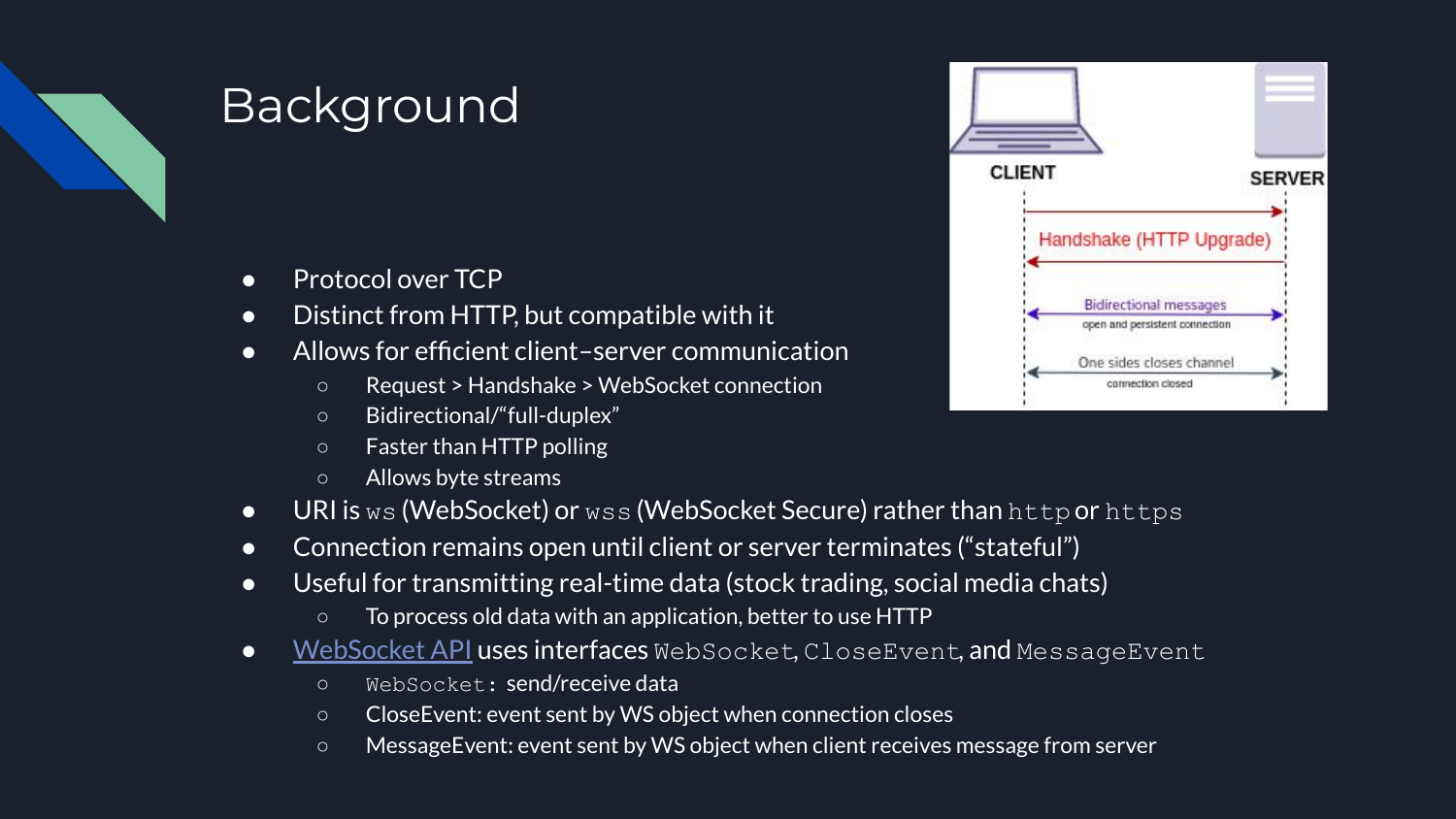

### Methods

- [WebSocket.close\(int code, String reason\)](https://developer.mozilla.org/en-US/docs/Web/API/WebSocket/close)  Closes the connection.
	- code (optional): a close code, typically 1000
	- reason (optional): reason for closure

- [WebSocket.send\(data\)](https://developer.mozilla.org/en-US/docs/Web/API/WebSocket/send)  Enqueues data to be transmitted.
	- data (required): the data to send to the server. Permitted types:
		- USVString
		- ArrayBuffer
		- Blob
		- ArrayBufferView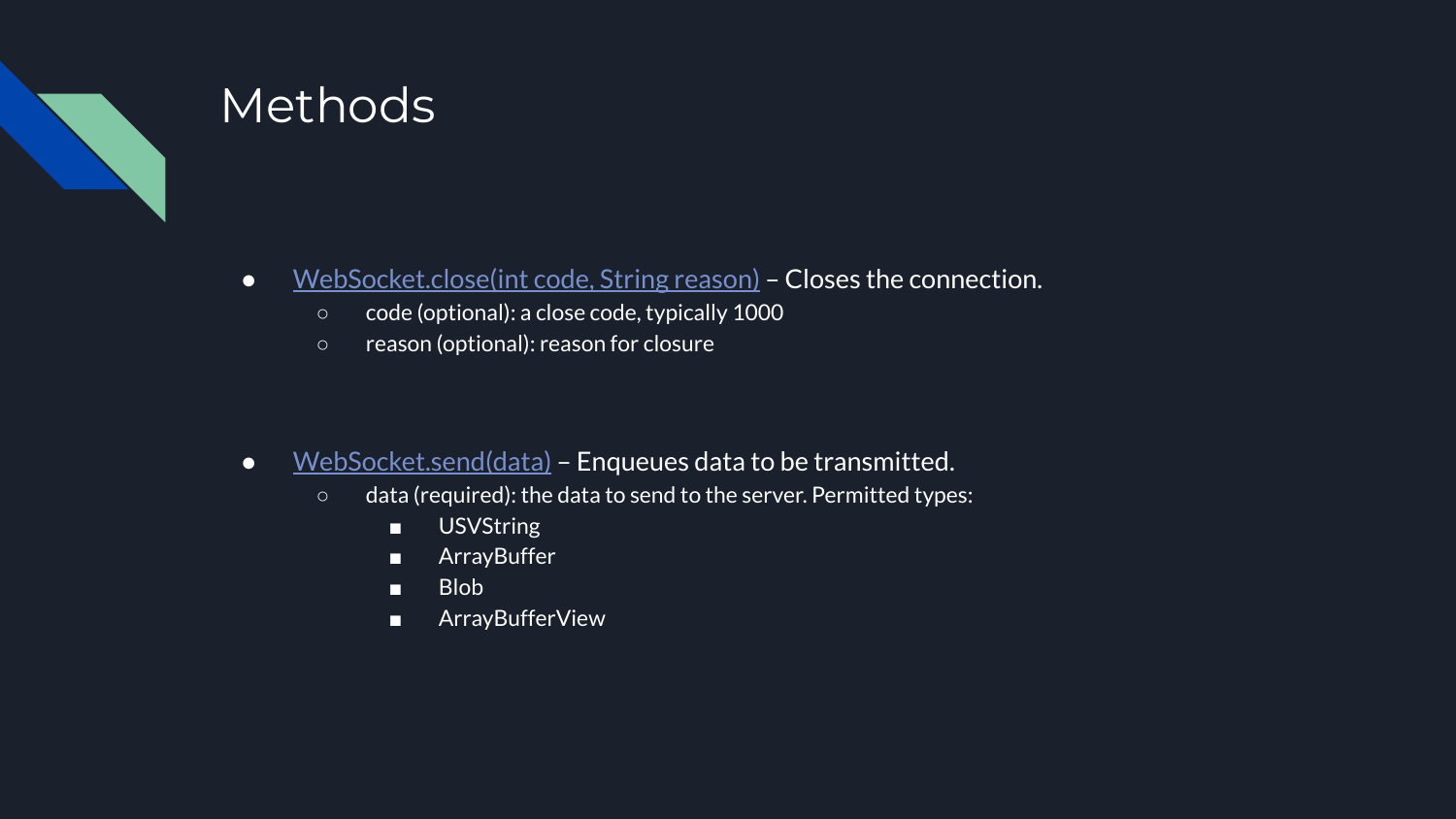

### serv.js

Static page server:

```
const express = require('express')
const app = \express()
const port = 30012
```

```
app.listen(port, function(error){
     if(error) throw error
     console.log("Server created Successfully")
})
```

```
app.use("/", express.static( dirname))
```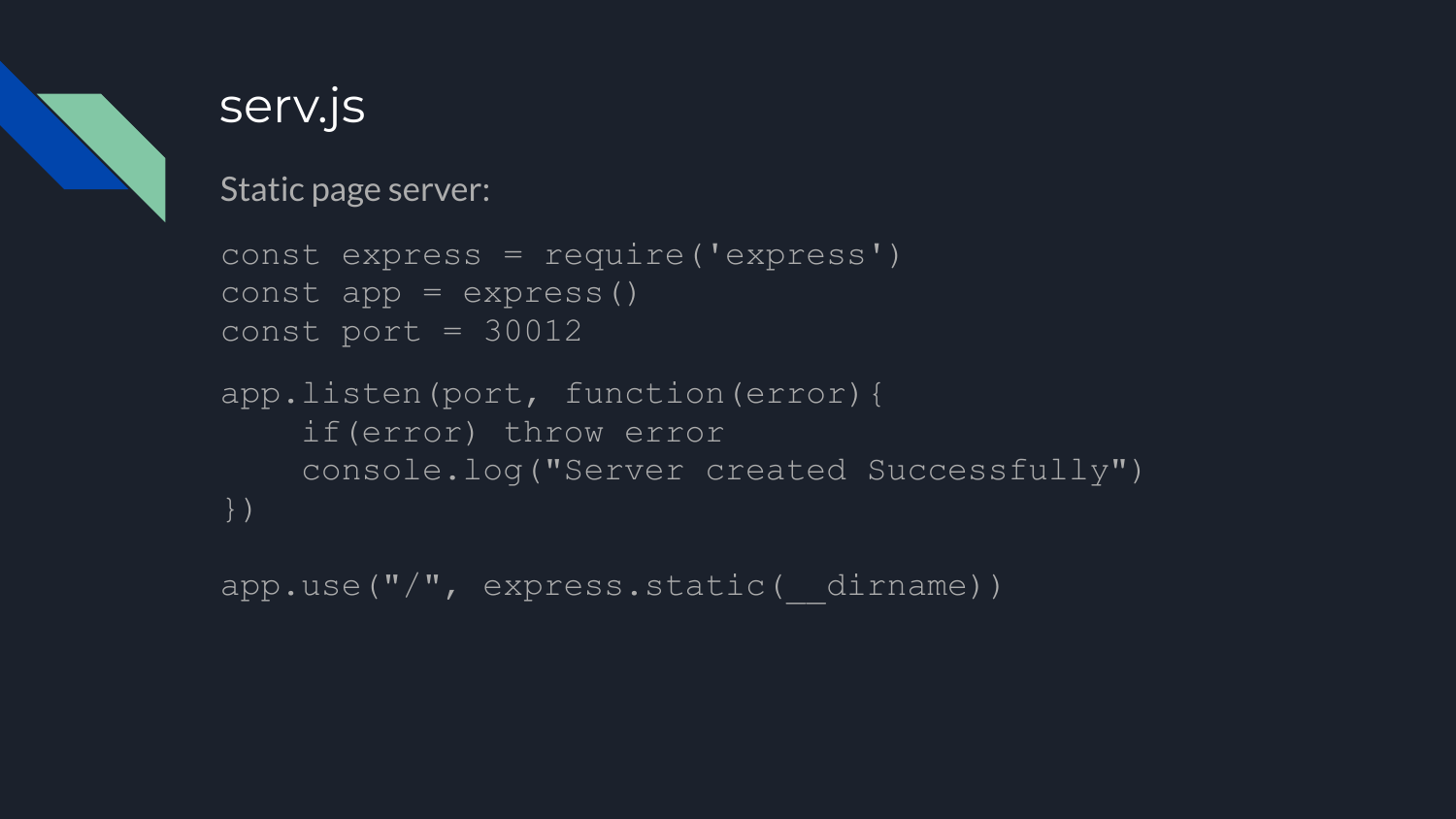

### websock.js

#### WebSocket server:

```
let WebSocketServer = require('ws');
let wss = new WebSocketServer.Server({ port: 30011 });
let messageCounter = 0;let connectionID = 0;
wss.on('connection', function (ws) {
    let thisConnectionID = connectionID++; let connectionCounter = 0;
     ws.on('message', function incoming(message) {
         messageCounter++;
         connectionCounter++;
         console.log('rec %s %d %d', message, thisConnectionID, 
connectionCounter);
         ws.send(`echoooo ${message} ${messageCounter} ${thisConnectionID} 
${connectionCounter}`);
     });
     ws.send(`Setup ${messageCounter}`);
});
```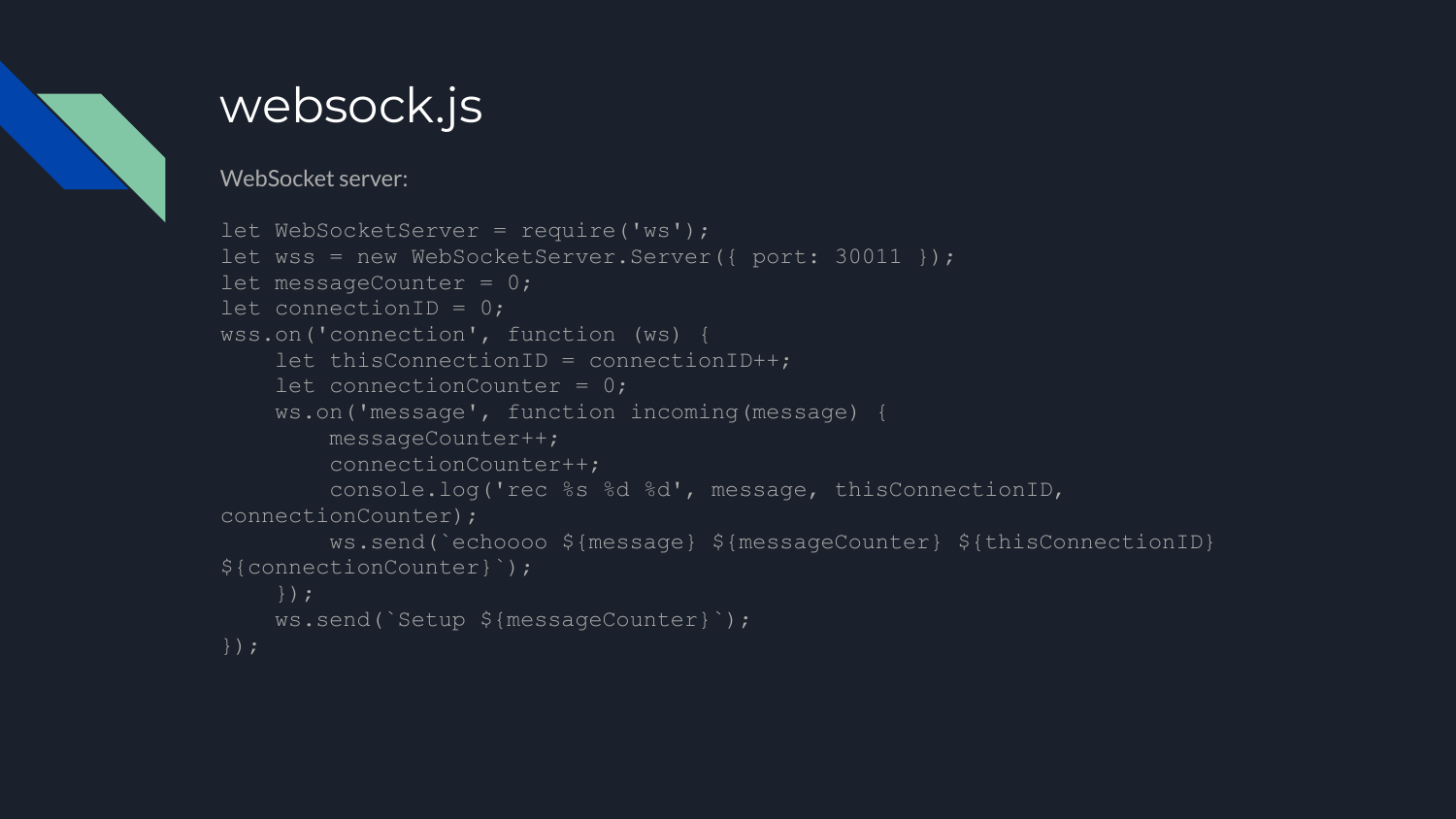### wser.html

### Static [web page](http://165.106.10.170:30012/wser.html) to send/receive WebSocket data:

```
<!DOCTYPE html>
         <meta http-equiv="Content-Type" content="text/html; 
charset=utf-8"/>
                  <td id="time">AA</td>
                  <td id="count">BB</td>
            \langle/tr>
         </table>
    let ws = null; if (ws==null) {
                  console.log("[open] Connection established");
                  ws.send("My name is John");
${event.data}`);
```
 if (event.wasClean) { code=\${event.code} reason=\${event.reason}`);  $ws. \text{operator} = function(\text{error})$  console.log("Websocket already opened"); ws.close();  $ws = null;$  console.log("sending hello2"); ws.send('Hello!!!'); function jsonToString(jjj) { for (const [ky,v] of Object.entries(jjj)) { </body> </html>